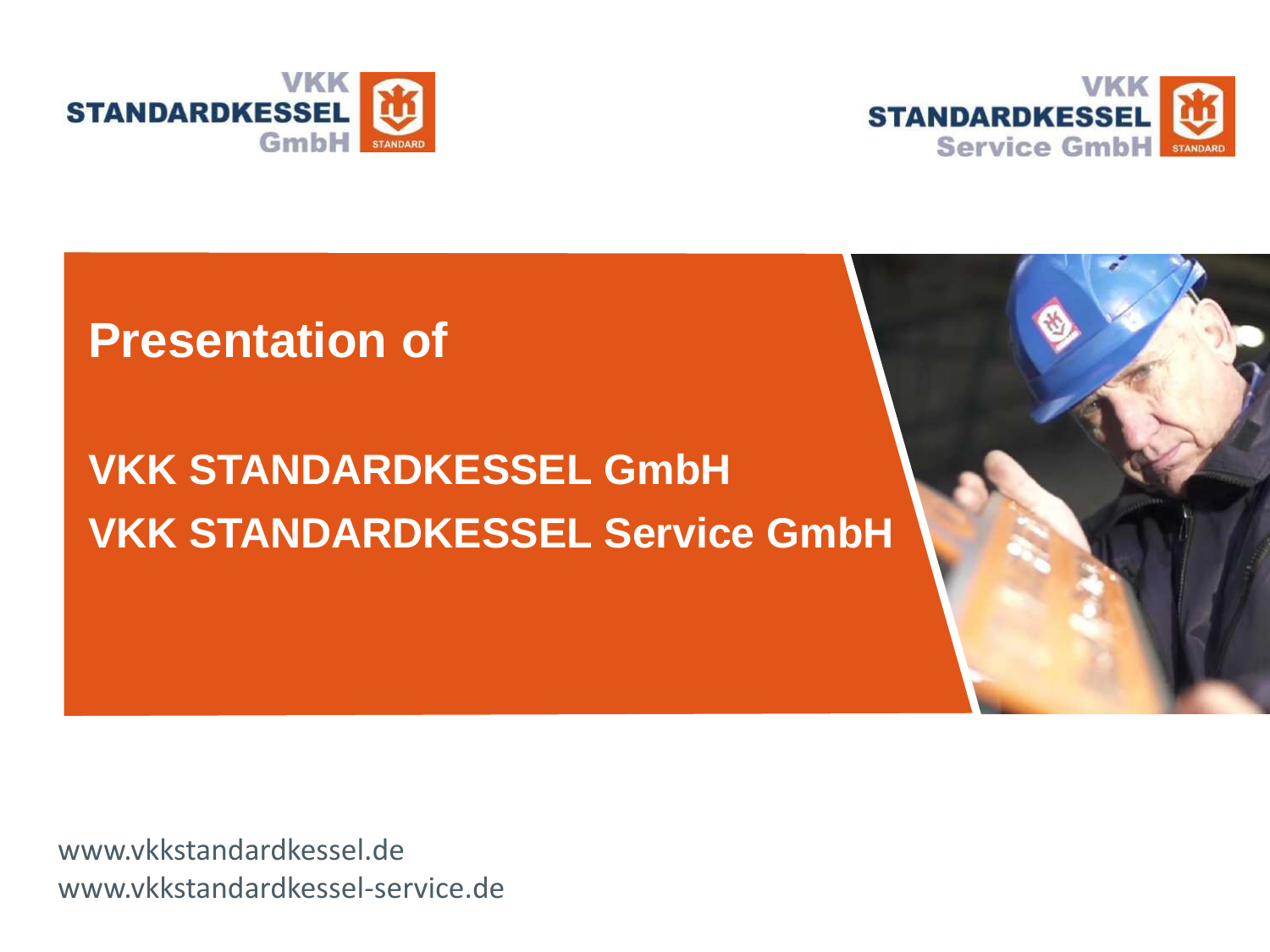



## **Company Milestones**



- 2001 Merger of"STANDARDKESSEL Lentjes-Fasel GmbH" and "Vorwärmer and Kesselbau Köthen (VKK)" to: VKK STANDARDKESSEL Köthen GmbH
- 2017 Rebranding of VKK STANDARDKESSEL Köthen GmbH to: VELDE Boilers and Plants GmbH
- 2019 Relaunch from 01.01.2019 of **VKK STANDARDKESSEL GmbH**  – Steam- and Hot-Water-Boilers **VKK STANDARDKESSEL Service GmbH**  –Technical Service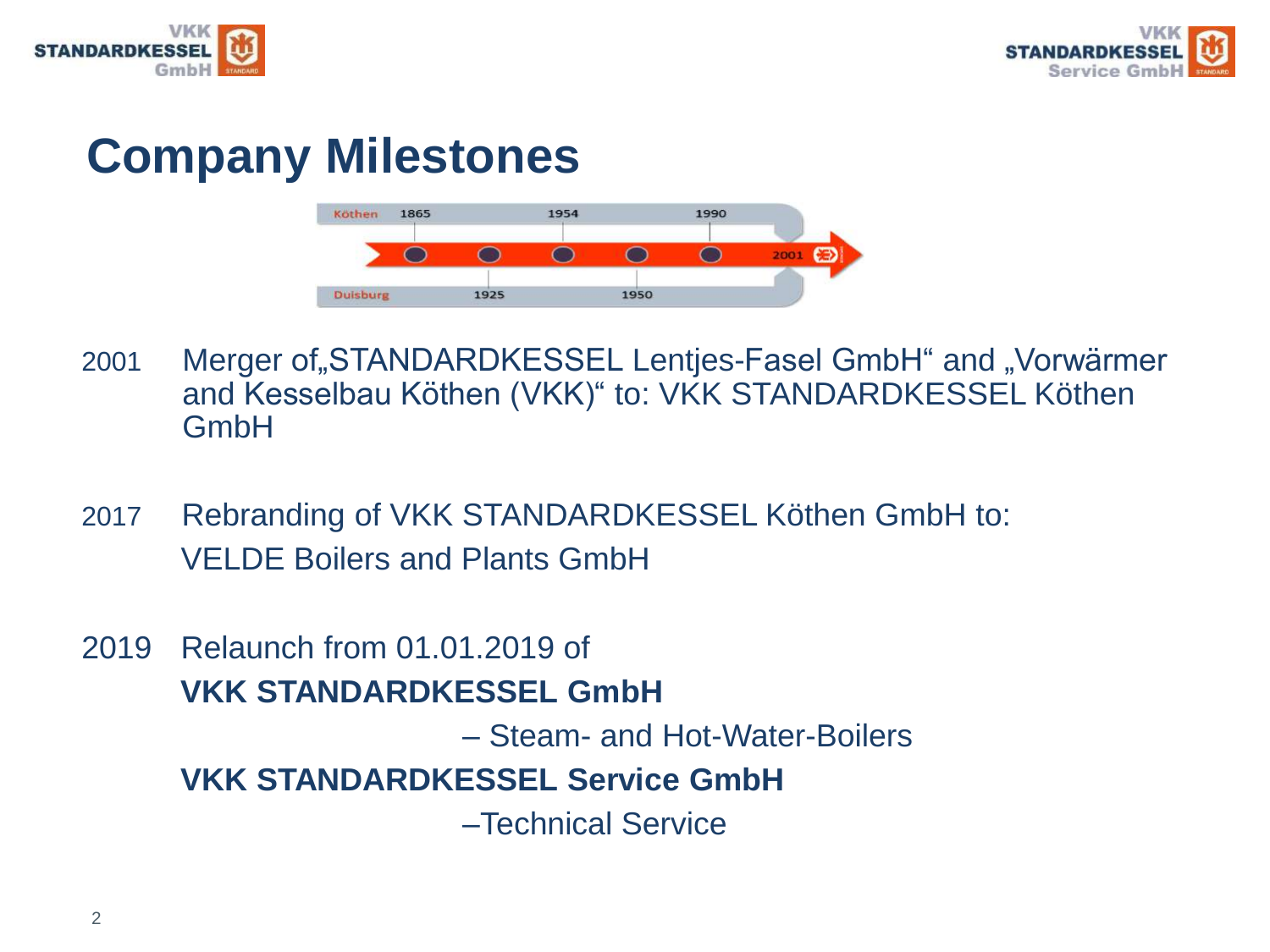



# **Our Promises / Benefits**

- › **Know-How and professional competence through150 years experiance**
- › **"STANDARDKESSEL" stands for tailor-made Boilers**
- › **Innovative System-solutions for maximum loads and emissions**
- › **Cost reduction by efficiency, sustainable solutions and reduction of emissions**
- › **Highest availability / Service on site**
- › **High load-change-flexibility**
- › **Made in Germany**



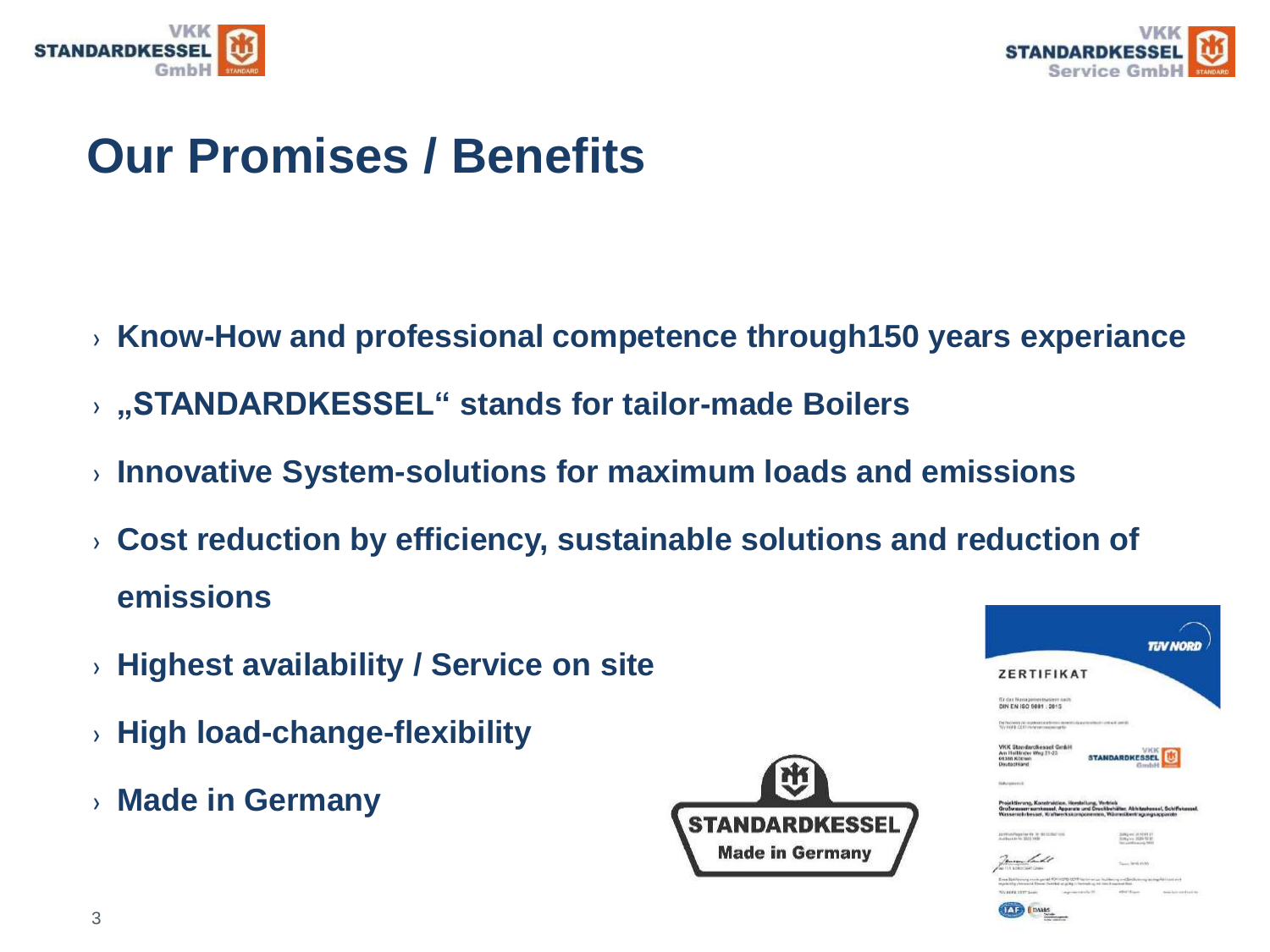



## **Scope of Supply and Service: VKK STANDARDKESSEL GmbH**

### **Products**

- › **Shell Boilers**
- › **Heat Recovery Boilers**
- › **Waste-Heat Boilers**
- › **Steam accumulators**

#### **Services**

- › **Engineering**
- › **construction**
- › **manufacturing**
- › **Boiler systems engineering**
- › **E / I&C (electrical, instrumentation & control)**



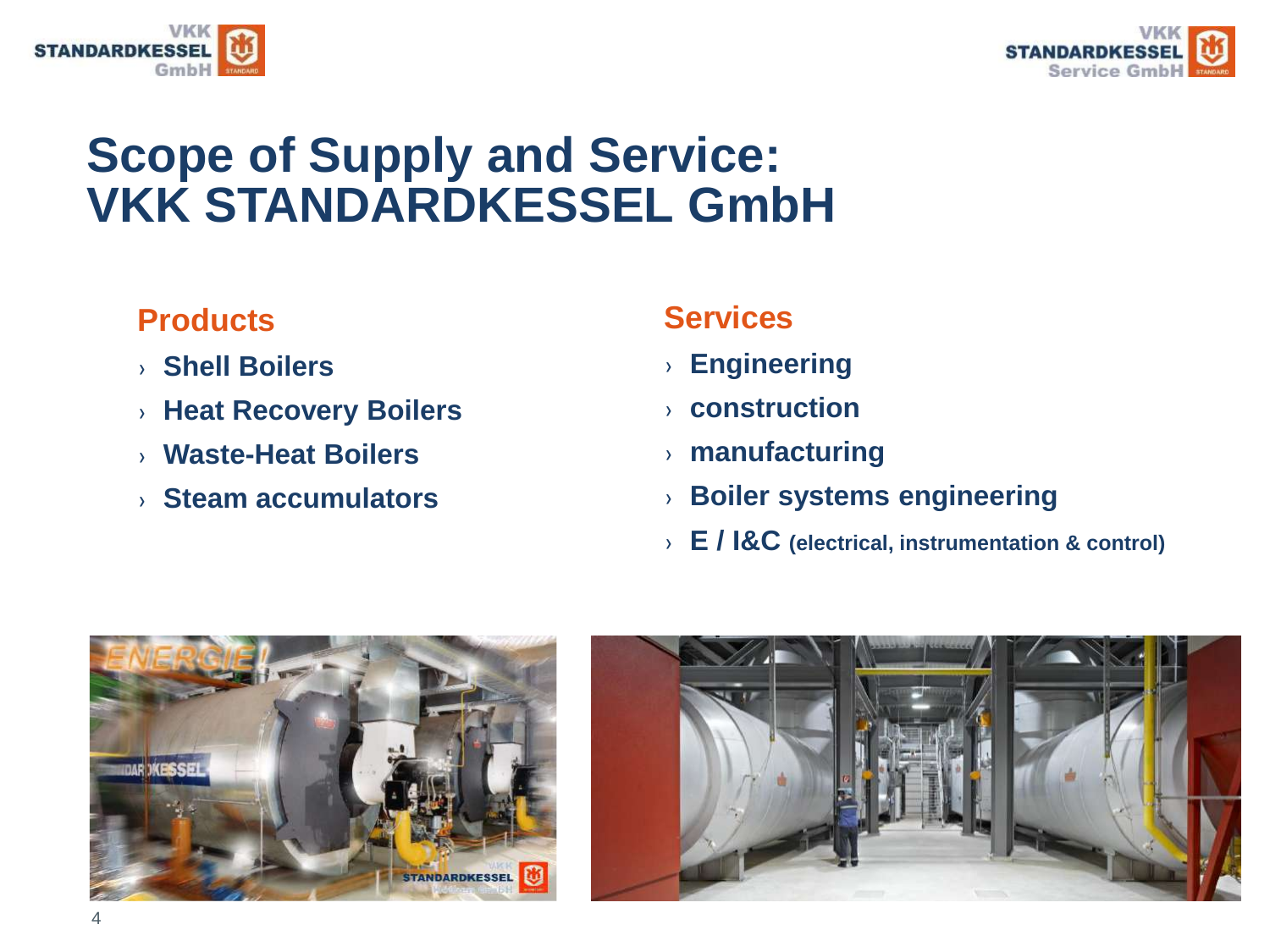



## **Scope of Supply: VKK STANDARDKESSEL Service GmbH**

### **Products**

- › **Boiler Components**
- › **Economiser and other heating surfaces**
- › **Fire tubes**



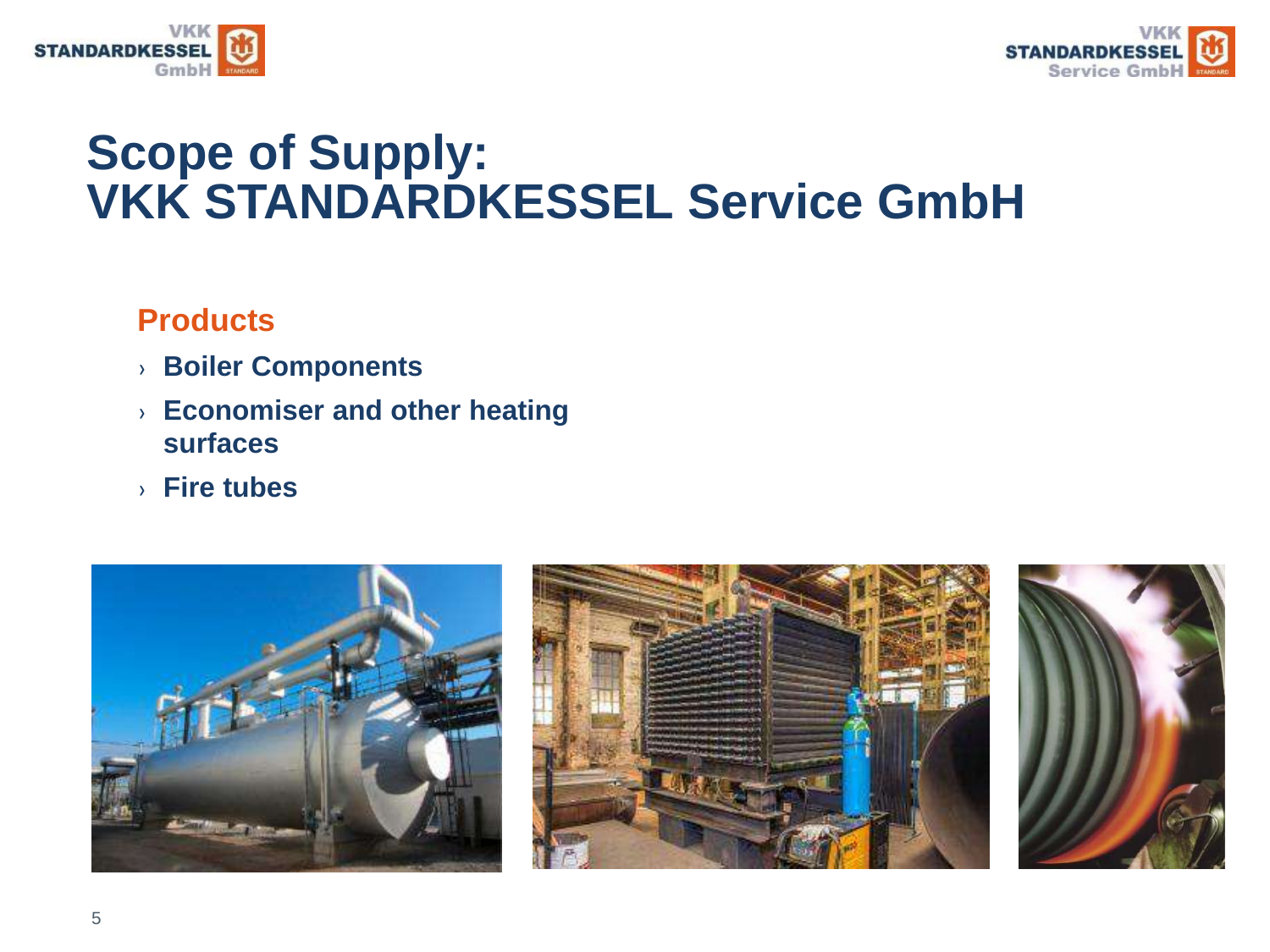



1 | Company Presentation – VKK STANDARDKESSEL & VKK STANDARDKESSEL Service

## **Scope of Service: VKK STANDARDKESSEL Service GmbH**

### **Services**

- › **On Site Service**
- › **Retrofitting / modernisation**
- › **Repairs**
- › **Assembly / erechtion**
- › **Commissioning**
- › **Spare parts**
- › **Maintenance and inspection**
- › **Emergency hotline (24/7)**

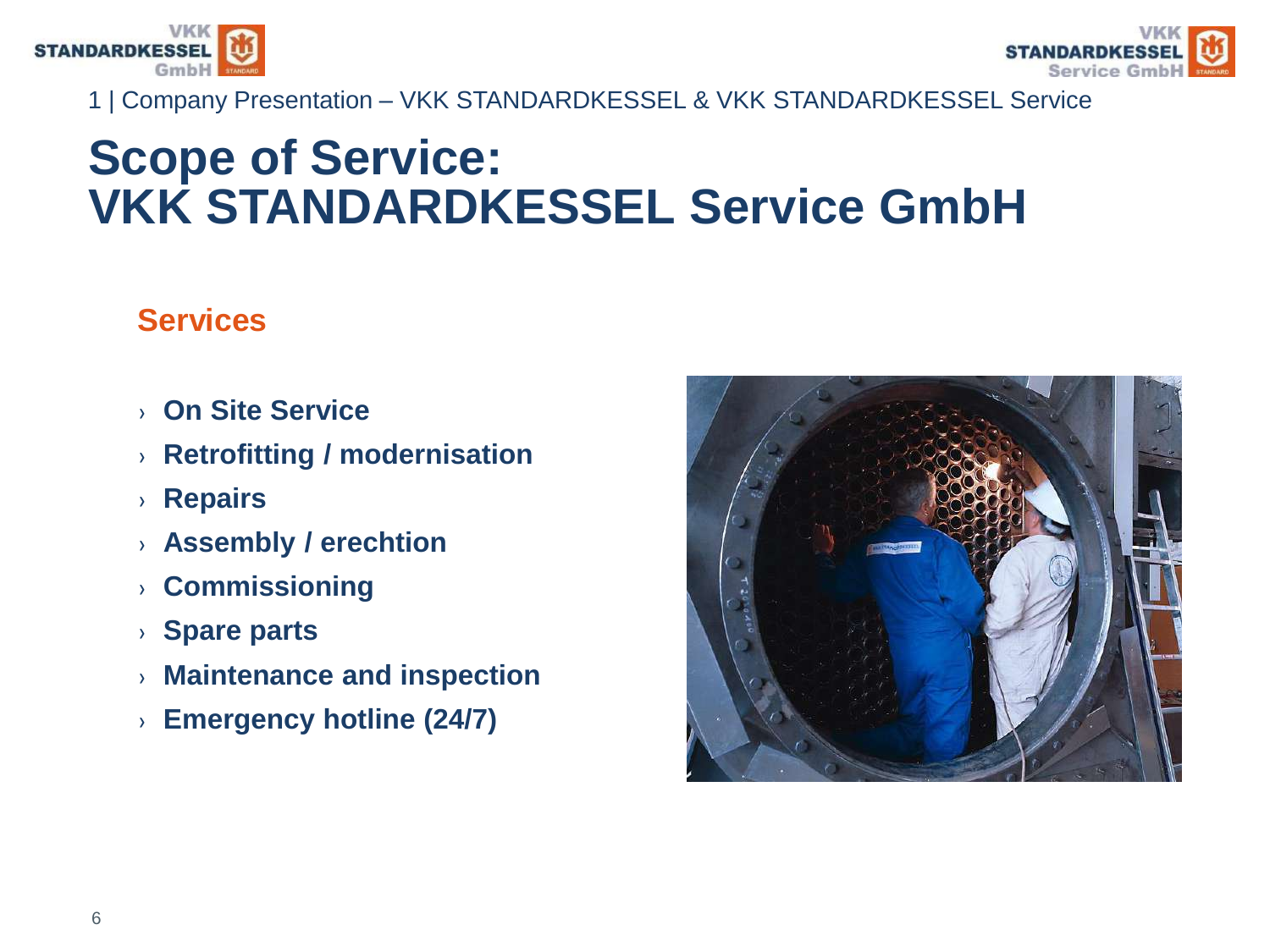





## **Condor- Shell Boiler**



### **Performance range**

- $\rightarrow$  Saturated steam:  $3 70$  t/h up to 38 bar
- $\rightarrow$  Superheated steam:  $3 70$  t/h up to 38 bar and 450 °C
- $\rightarrow$  Hot-Water:  $4,0 50$  MW
	- up to 30 bar

#### **Heated by**

- Liquid and gaseous fuels
- waste heat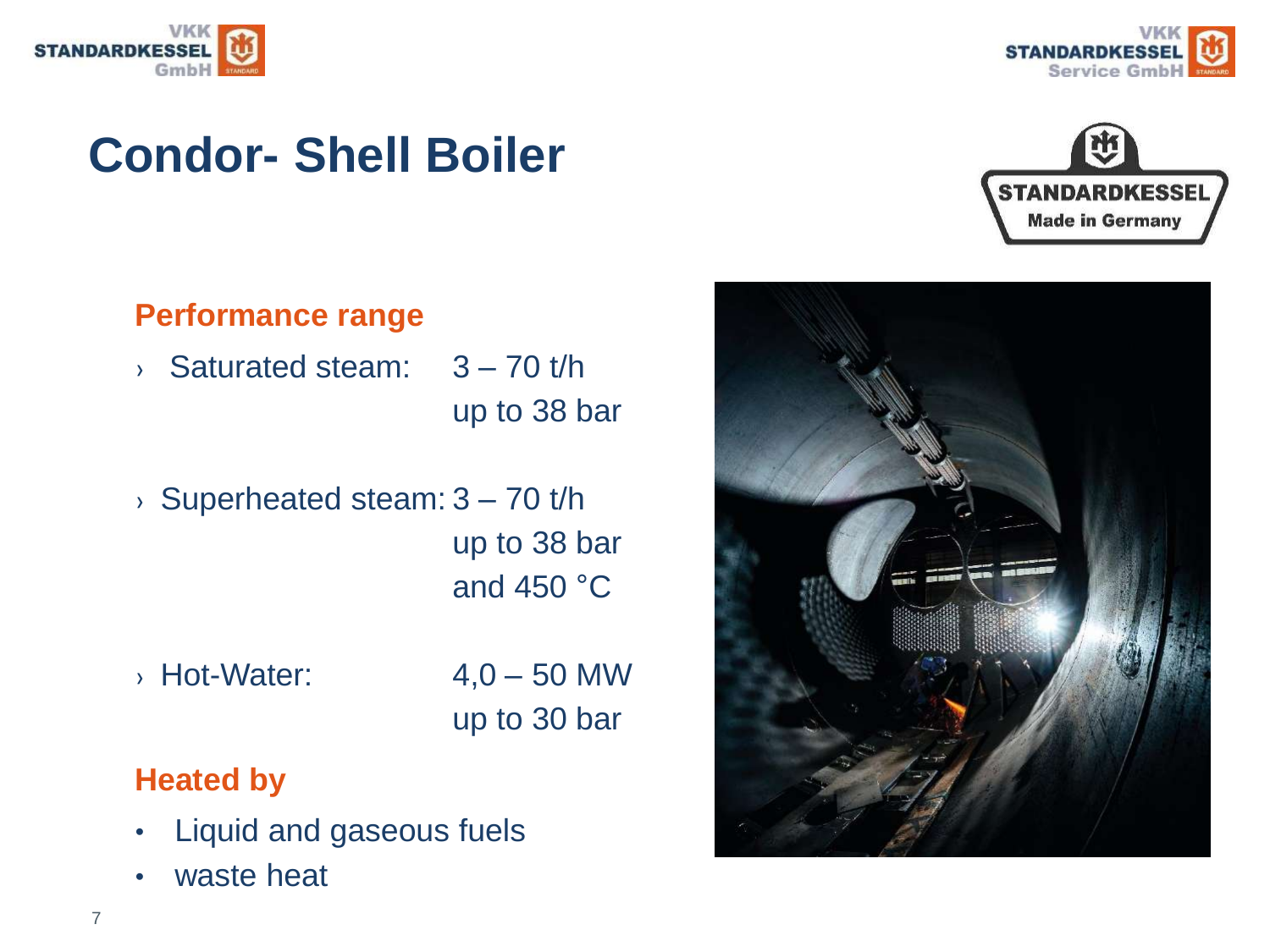



## **Steam boiler – Example**

#### **Performance Data**

### **superheated steam: 50 t/h, 23 barg, 380 °C**

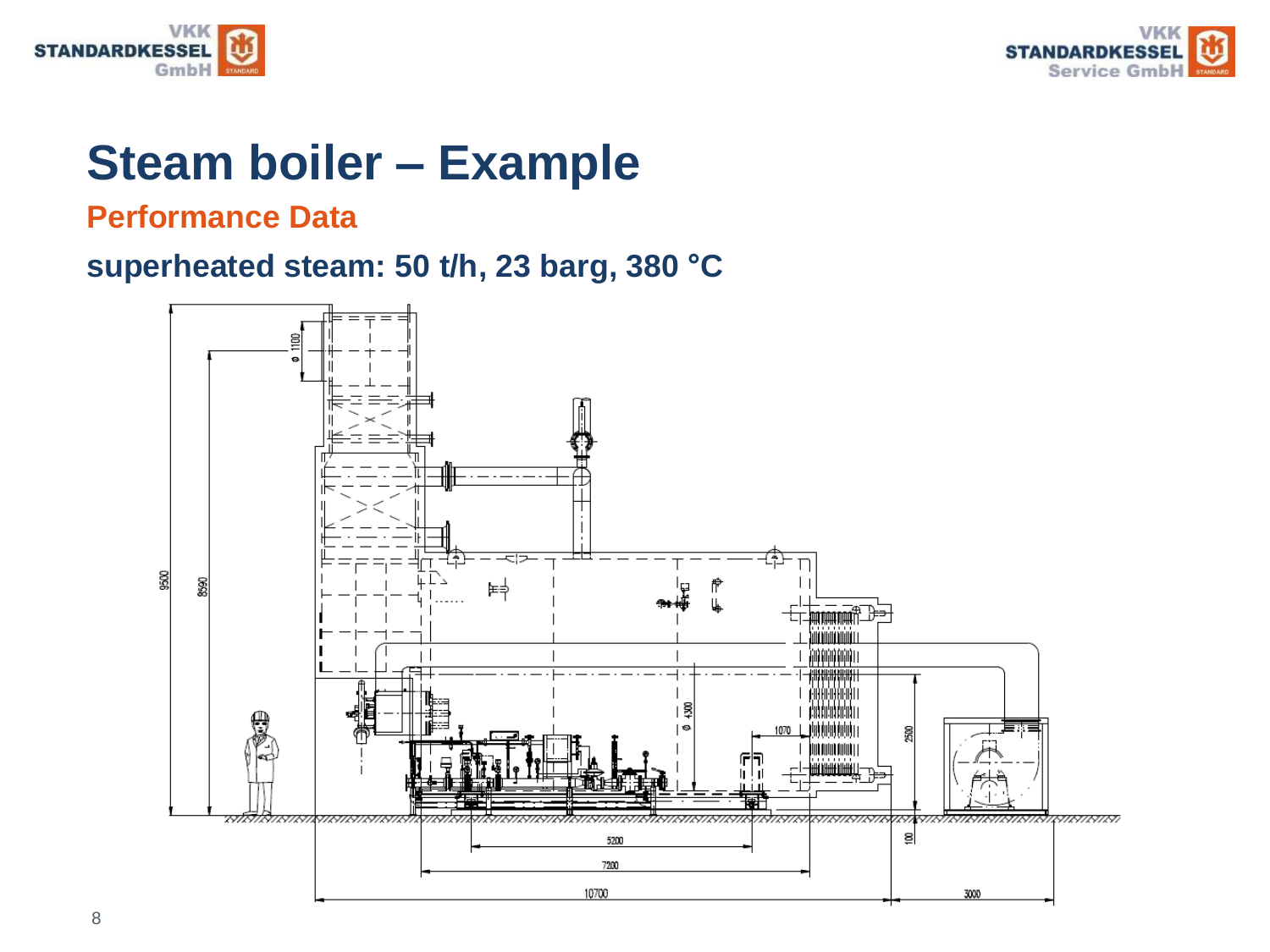



## **Superheated-Steam-Boiler – Example**



- 1 Kesseldruckkörper **Boiler pressure vessel**
- 2 Flammrohre, 1. Zug Flame tubes, 1st. pass
- 3 Rauchrohre, 2. Zug Flue tubes, 2nd. pass
- 4 Rauchrohre, 3. Zug Flue tubes, 3rd. pass
- 5 Wasserrohrwendekammer Watertube chamber
- 6 Rauchgaswendekammer Reversing chamber
- 7 Rauchgasaustritt Smoke outlet
- 8 Economiser Economiser
- 9 Überhitzer Superheater
- 10 Sattdampfleitung Steam line
- 11 Heißdampfaustritt Superheated steam outlet
- 12 Abschlammventil Mud valve
- 13 Speisewasserleitung Feedwater line
- 14 Feuerung
	- Burner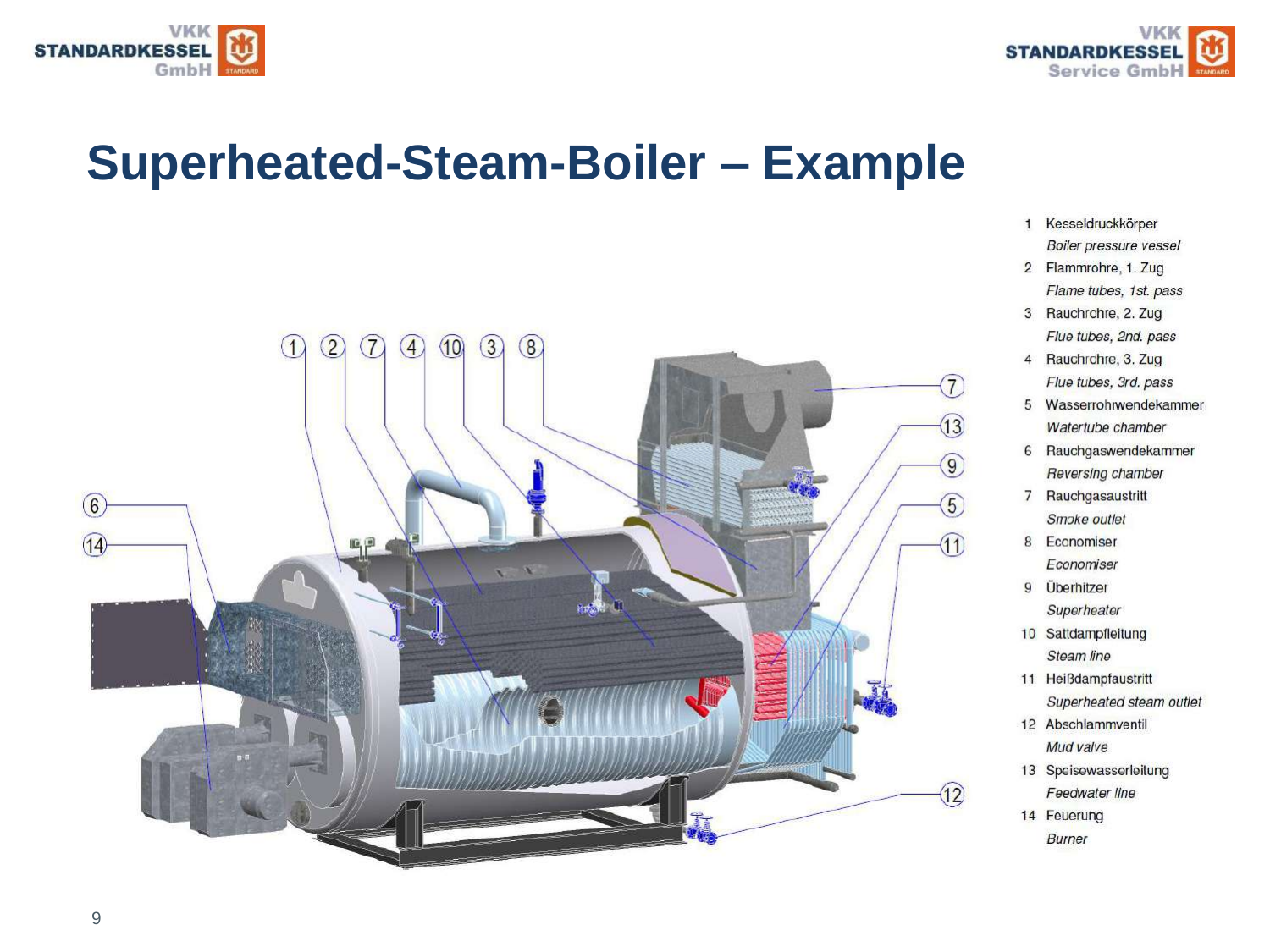



## **Hot-Water-Boiler – Example**



- 1 Kesseldruckkörper Boiler pressure vessel
- 2 Flammrohre, 1. Zug Flame tubes, 1st. pass
- 3 Rauchrohre, 2. Zug Flue tubes, 2nd. pass
- 4 Wasserrohrwendekammer Watertube chamber
- 5 Rauchgaskammer Flue gas chamber
- 6 Rauchgasaustritt Smoke outlet
- 7 Economiser Economiser
- 8 Ablassventil
- Mud valve
- 9 Feuerung
	- Burner
- 10 Vorlauf
- feed line
- 11 Rücklauf
- return line
- 12 Beimischpumpe
- - admixing pump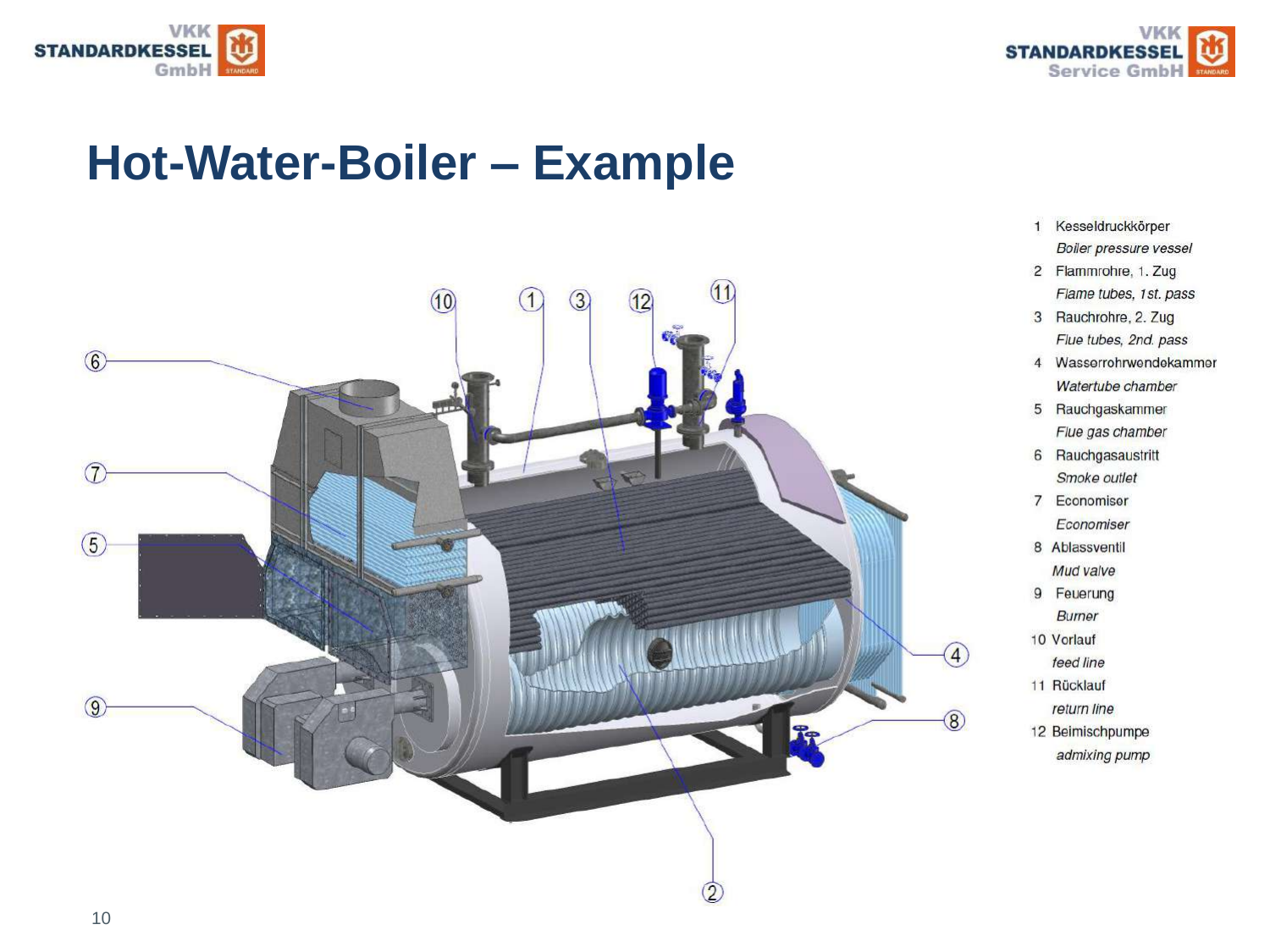



Boiler System for the generation of super heated steam for a brown coal power plant in North-Rhine-Westphalia

### **Performance Data**

- › **2 high pressure steam boilers**
- › **Superheated steam: 2 x 30 t/h, 22 bar, 385°C**
- › **Regulatable in complete range**
- › **Fired by fuel oil**

### **industry**

- › **power supply company**
- › **"RWE AG"**

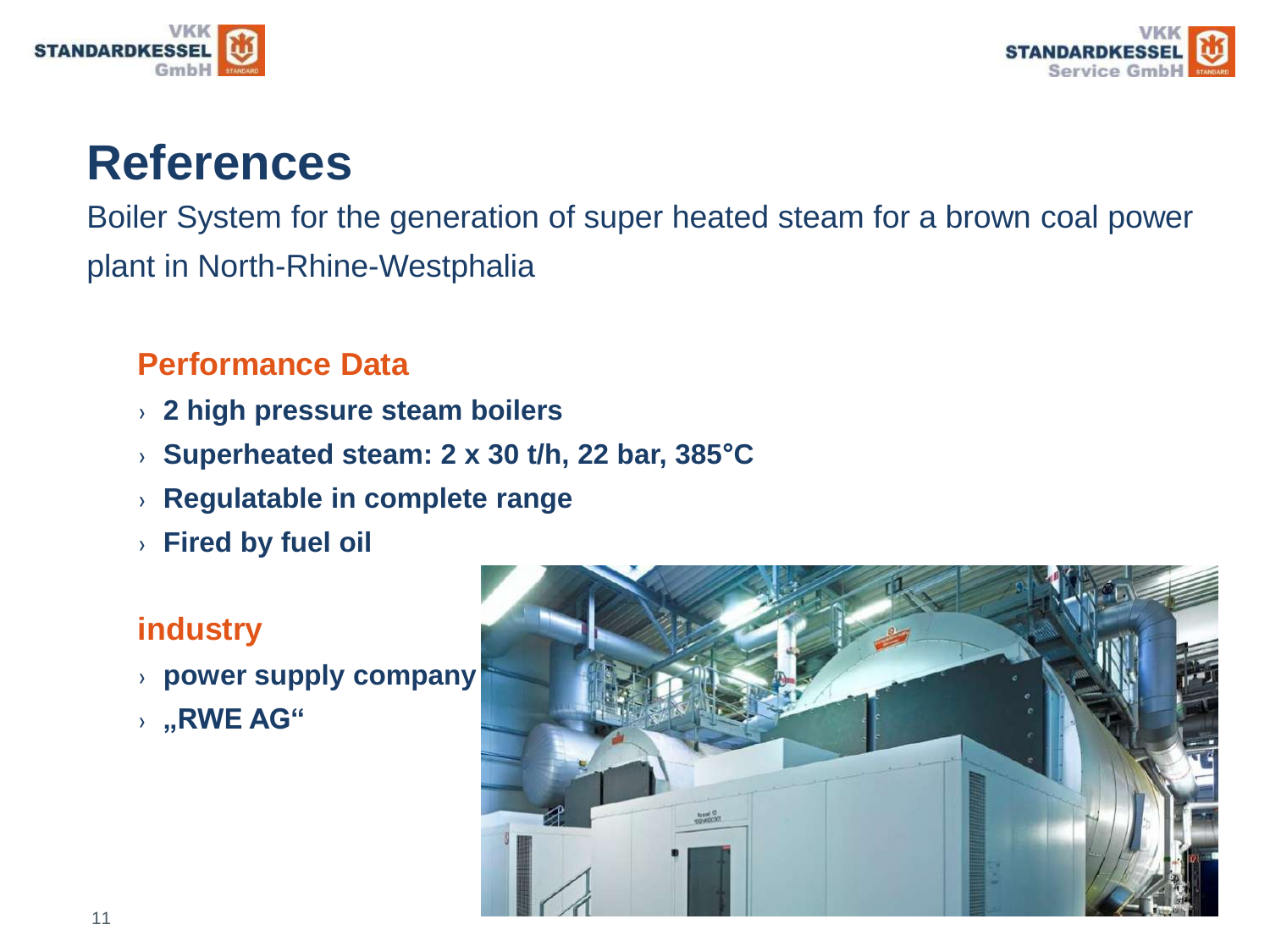



Boiler System for the generation of Hot-Water for an industrial company

#### **Performance Data**

- › **Hot-Water twin flame tube boiler**
- › **Hot-Water: 22 MW, 6 bar**
- › **Flow and return: 150°C / 80°C**
- › **Natural gas and fuel oil fired**

#### **Industry**

- › **Contracting für industrial companies**
- › **"EnBW Systeme Infrastruktur Support GmbH"**

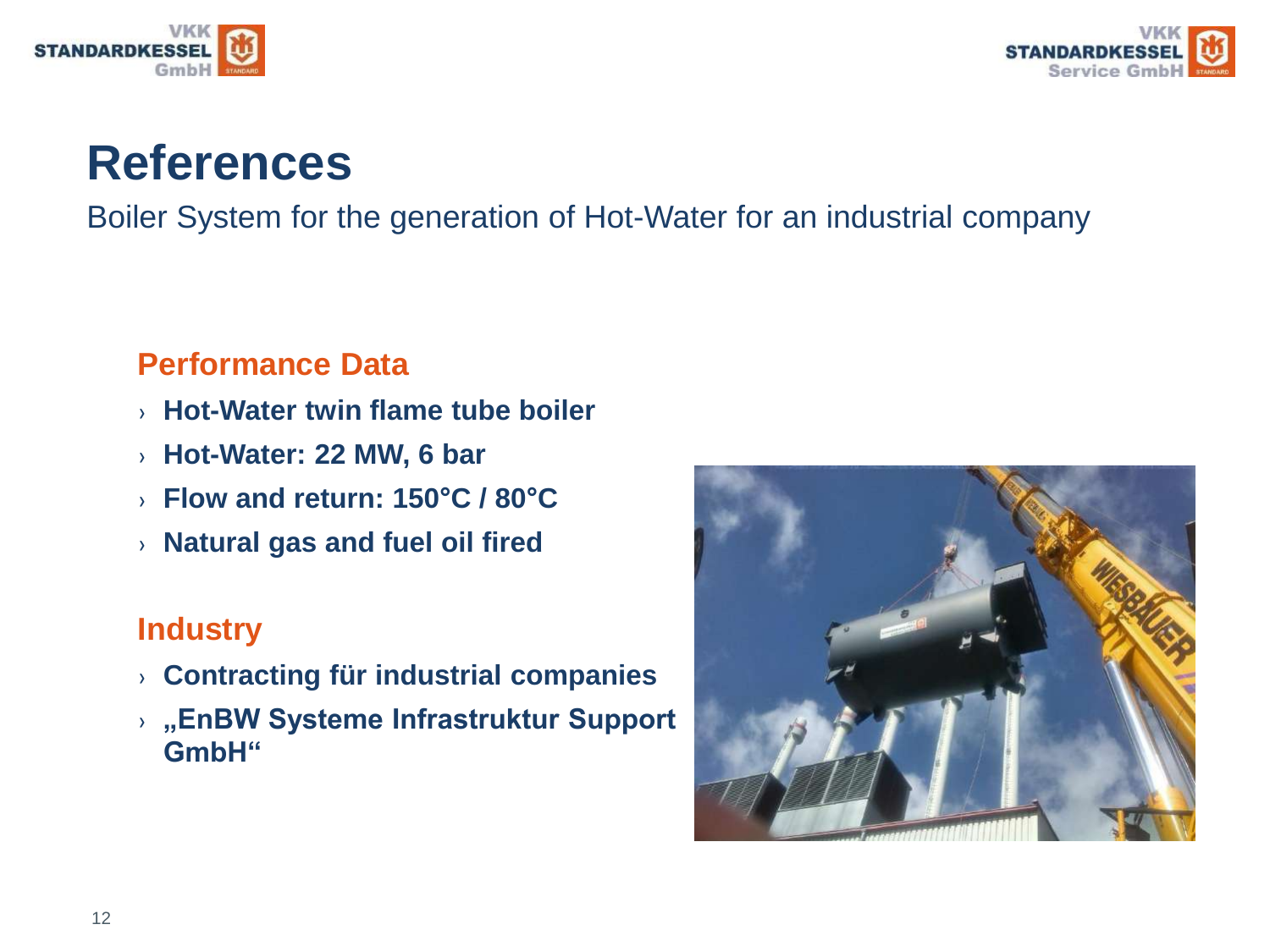



Compined-Heat-and-Power-Plant (CHP) for own local supply of steam and electricity

### **Performance Data**

- › **2 Heat\_Recovery-Steam-Generators (HRSG)**
- › **Superheated steam: 2 x 65 t/h. 14 bar, 250°C**
- › **Recovery of waste heat fromgas turbines with additional natural gas firing**
- › **2 x 15 MWel gas turbines**

### **Industry**

- › **Chemical industry**
- › **"Aluminum Oxid Stade GmbH"**

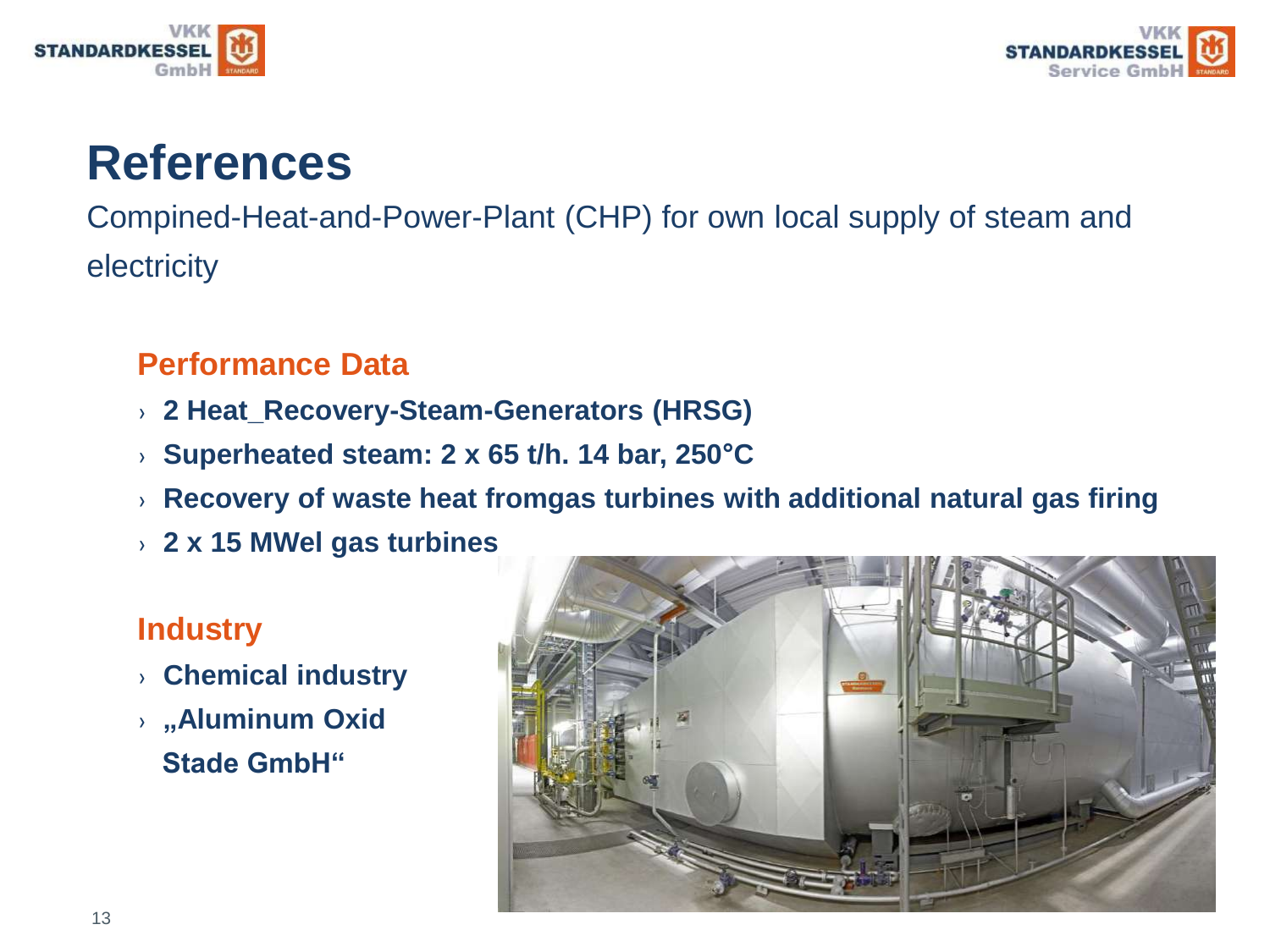



Maintenance visit: welding of a DN600 inspection opening in the boiler

### **Performance**

- › **Separation of the old inspection opening**
- › **Welding of the new flange into the boiler**
- › **Tests with notified body**
- › **Installation of the new inspection opening door**

### **Branche**

- › **Power supply company**
- › **"Vattenfall Europe Wärme AG"**

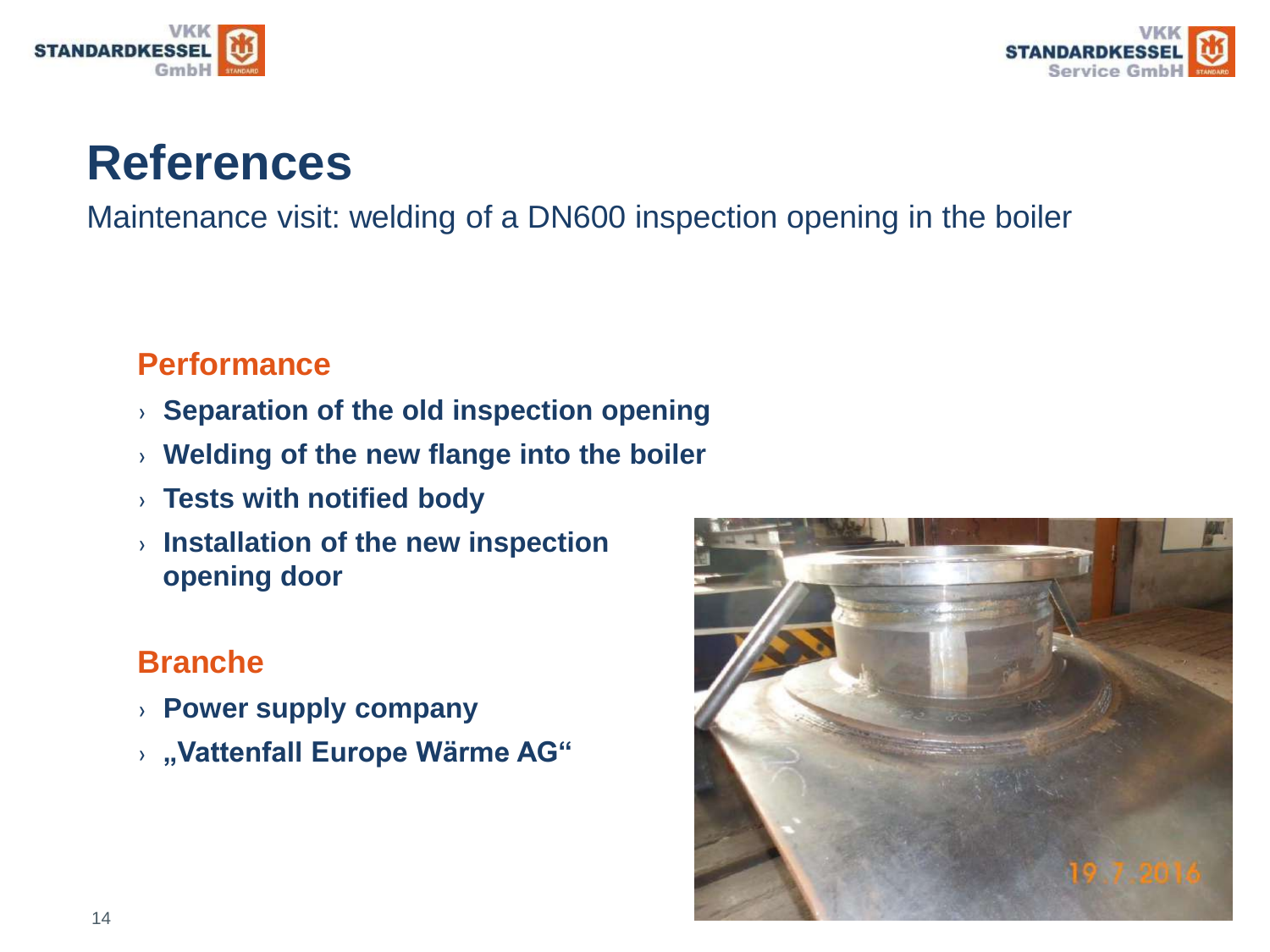



## **Contact**